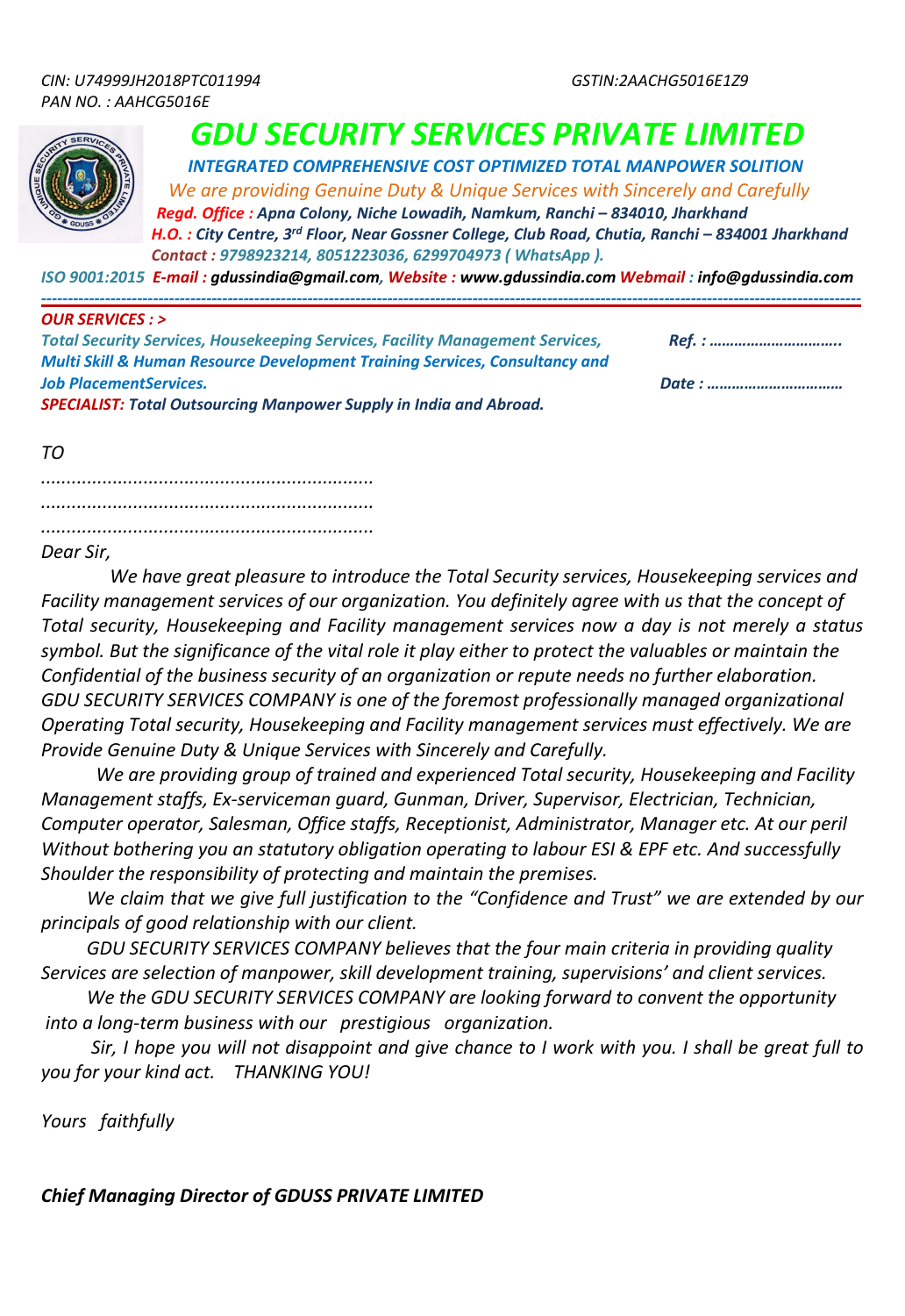

 *INTEGRATED COMPREHENSIVE COST OPTIMIZED TOTAL MANPOWER SOLITION We are providing Genuine Duty & Unique Services with Sincerely and Carefully*

 *Regd. Office : Apna Colony, Niche Lowadih, Namkum, Ranchi – 834010, Jharkhand H.O. : City Centre, 3rd Floor, Near Gossner College, Club Road, Chutia, Ranchi – 834001 Jharkhand*

 *Contact : 9798923214, 8051223036, 6299704973 ( WhatsApp ).*

*ISO 9001:2015 E-mail : gdussindia@gmail.com, Website : www.gdussindia.com Webmail : info@gdussindia.com*

*----------------------------------------------------------------------------------------------------------------------------------------------------------*

### *OUR SERVICES : >*

| <b>Total Security Services, Housekeeping Services, Facility Management Services,</b>   | Ref. : |
|----------------------------------------------------------------------------------------|--------|
| <b>Multi Skill &amp; Human Resource Development Training Services, Consultancy and</b> |        |
| <b>Job PlacementServices.</b>                                                          | Date : |
| <b>SPECIALIST: Total Outsourcing Manpower Supply in India and Abroad.</b>              |        |

*TO*

*.................................................................*

*................................................................. .................................................................*

*REVISED MINIMUM RATES OF WAGES IN THE EMPLOYMENT OF HOUSEKEEPING AND FACILITY MANAGEMENT SERVICES IN THE SATATE OF JHARKHAND AS PER THE OFFICIAL NOYIFICATION- 2021.*

## *QUOTATION FOR PROVIDING FACILITY MANAGEMENT SERVICES*

|                          | Technician/Mechanic/Electrician/ | <b>CCTV Supervisor/</b> | <b>Field Officer</b> |
|--------------------------|----------------------------------|-------------------------|----------------------|
|                          | <b>Computer Operator</b>         | Supervisor              |                      |
| %<br><b>Particulars</b>  | $TMEC-8hrs$                      | HS &FMS-8hrs            | $FO - 8hrs$          |
| Basic +VDA               | 11308.86                         | 11308.86                | 13063.41             |
| PF<br>12%                | 1357.06                          | 1357.06                 | 1567.60              |
| ESI<br>3.25%             | 367.53                           | 367.53                  | 424.56               |
| Sub Total                | 13033.19                         | 13033.19                | 15055.57             |
| <b>Special Allowance</b> | 1800.00                          | 1950.00                 | 2050.00              |
| Sub Total                | 14833.19                         | 14983.19                | 17105.57             |
| Reliever charge 16.67%   | 2472.69                          | 2497.69                 | 2851.49              |
| Total                    | 17305.88                         | 17480.88                | 19957.06             |
| 20%<br>Service charge    | 3461.17                          | 3496.17                 | 3991.41              |
| Total $R/O$ $(+/-)$      |                                  |                         |                      |
| <b>Grand Total</b>       | 20770.05                         | 20977.05                | 23948.47             |

*Important Client: Hindalco, Abhijit Group, Aditya Birla Group etc.* 

## *NOTE:*

- *1. Above quoted rates are based on minimum wages as notified by the Govt. of Jharkhand and subject to change as per the revision by State Govt.*
- *2. Above quoted rates are inclusive of statutory obligation like PF, ESIC and reliever charges are subject to change as per the revision by Govt. of India.*
- *3. Govt. lived GST @ 18% will be changed extra on the gross billing and is subject to change as per the change Govt. notification.*
- *4. TMEC = Technician, Mechanic, Electrician, Computer Operator, HS= Housekeeping Supervisor, FMS = Facility Management Supervisor, FO=Field Officer.*

*Yours Sincerely*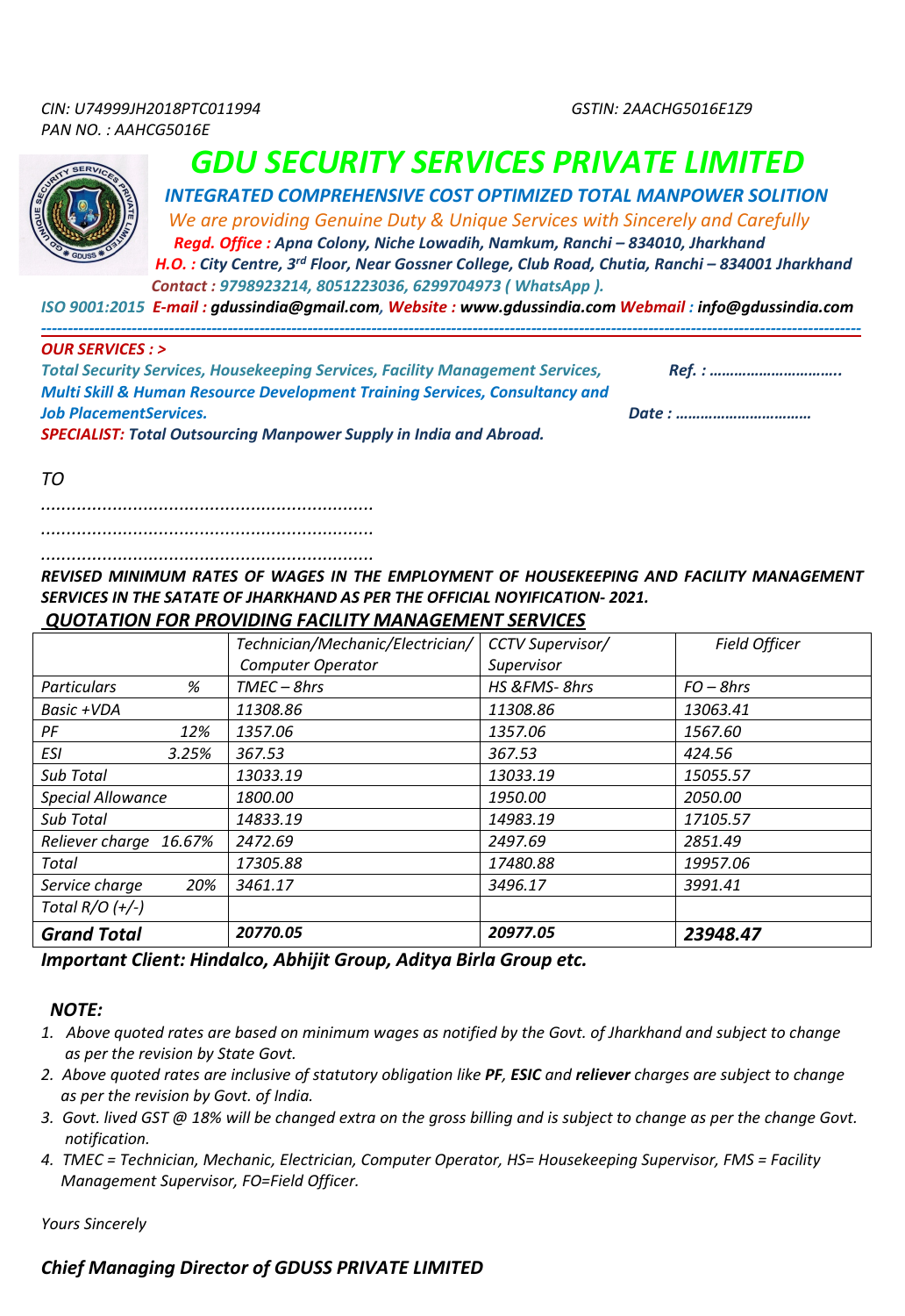

 *INTEGRATED COMPREHENSIVE COST OPTIMIZED TOTAL MANPOWER SOLITION*

 *We are providing Genuine Duty & Unique Services with Sincerely and Carefully Regd. Office : Apna Colony, Niche Lowadih, Namkum, Ranchi – 834010, Jharkhand*

 *H.O. : City Centre, 3rd Floor, Near Gossner College, Club Road, Chutia, Ranchi – 834001 Jharkhand Contact : 9798923214, 8051223036, 6299704973 ( WhatsApp ).*

*----------------------------------------------------------------------------------------------------------------------------------------------------------*

*ISO 9001:2015 E-mail : gdussindia@gmail.com, Website : www.gdussindia.com Webmail : info@gdussindia.com*

### *OUR SERVICES : >*

| <b>Total Security Services, Housekeeping Services, Facility Management Services,</b>   | Ref. : |
|----------------------------------------------------------------------------------------|--------|
| <b>Multi Skill &amp; Human Resource Development Training Services, Consultancy and</b> |        |
| <b>Job PlacementServices.</b>                                                          |        |
| <b>SPECIALIST: Total Outsourcing Manpower Supply in India and Abroad.</b>              |        |

*TO*

*.................................................................*

*.................................................................* 

*.................................................................*

*REVISED MINIMUM RATES OF WAGES IN THE EMPLOYMENT OF HOUSEKEEPING AND FACILITY MANAGEMENT SERVICES IN THE SATATE OF JHARKHAND AS PER THE OFFICIAL NOYIFICATION- 2021. QUOTATION FOR PROVIDING FACILITY MANAGEMENT SERVICES*

|                          | HS/SM/FDE/Labour/PPS/OF | Supervisor/Munshi | FO/CSE/HO/FME/CLS/Manager |
|--------------------------|-------------------------|-------------------|---------------------------|
|                          |                         |                   | Administrator/F & EMM/ESO |
| %<br><b>Particulars</b>  | 8hrs                    | 8hrs              | 8hrs                      |
| Basic +VDA               | 8188.95                 | 11308.86          | 13063.41                  |
| PF<br>12%                | 982.67                  | 1357.06           | 1567.60                   |
| ESI<br>3.25%             | 266.11                  | 367.53            | 424.56                    |
| <b>Sub Total</b>         | 9437.73                 | 13033.45          | 15055.61                  |
| <b>Special Allowance</b> |                         | 1950.00           | 2050.00                   |
| Sub Total                |                         | 14983.45          | 17105.61                  |
| Reliever charge 16.67%   | 1573.26                 | 2497.74           | 2851.50                   |
| Total                    | 11010.99                | 17481.19          | 19957.11                  |
| Service charge 20%       | 2202.19                 | 3496.23           | 3991.42                   |
| Total $R/O (+/-)$        |                         |                   |                           |
| <b>Grand Total</b>       | 13213.18                | 20977.42          | 23948.53                  |

## *Important Client: Hindalco, Abhijit Group, Aditya Birla Group etc. NOTE:*

- *1. Above quoted rates are based on minimum wages as notified by the Govt. of Jharkhand and subject to change as per the revision by State Govt.*
- *2. Above quoted rates are inclusive of statutory obligation like PF, ESIC and reliever charges are subject to change as per the revision by Govt. of India.*
- *3. Govt. lived GST @ 18% will be changed extra on the gross billing and is subject to change as per the change Govt. notification.*
- *4. HS-Housekeeping Staff, SM-Sales Man, FDE- Front Desk Executive, PPS- petrol Pump Staff, FO- Field Officer, CSE= Cyber Security Expert, HO= Housekeeping Staff, CLS=Cash Logistic Staff, F&EMM= Festivals &Even Management Manager, ESO= Electronic Security Officer, FME=Facility Management Expert.*

*Yours Sincerely*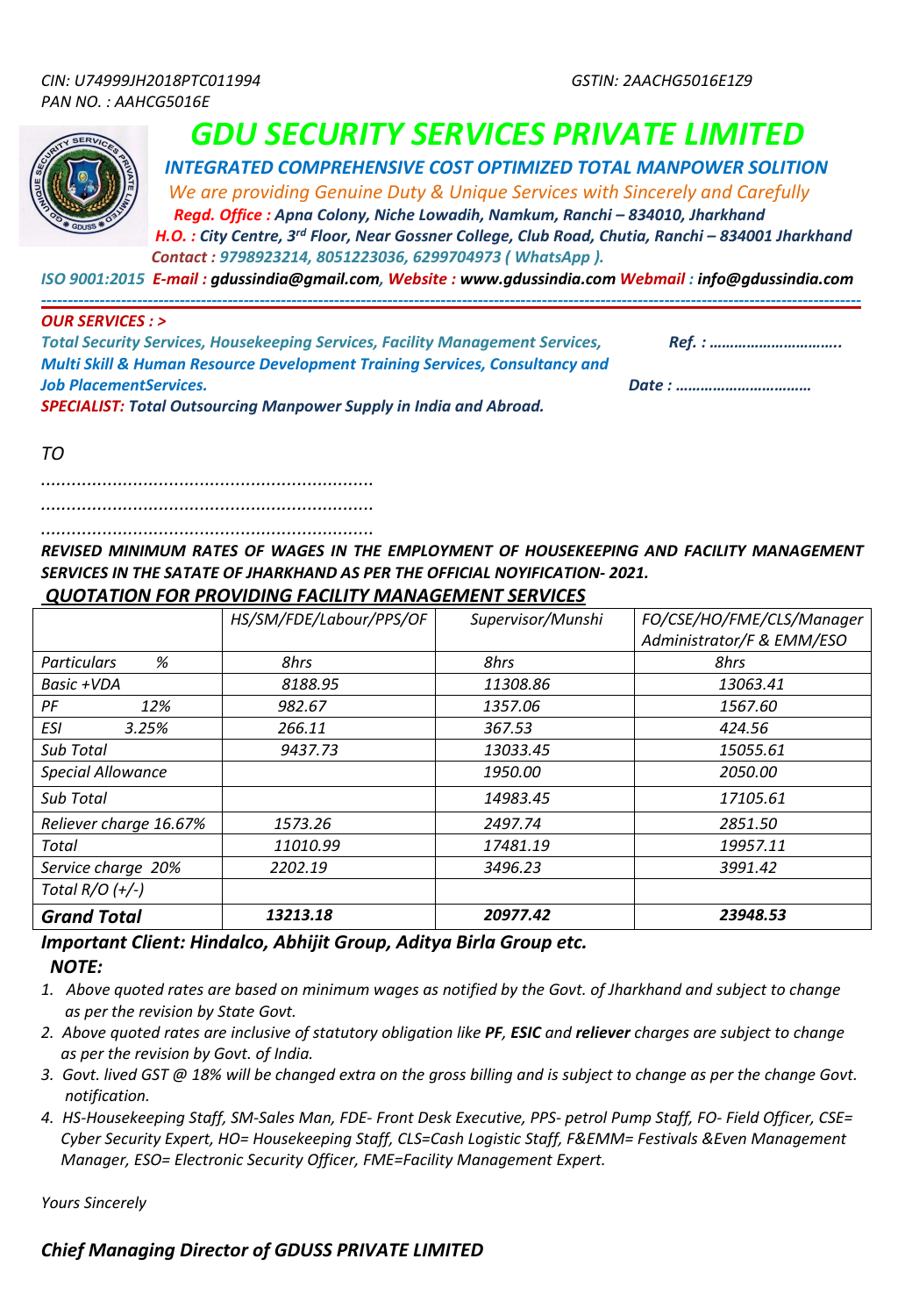

 *INTEGRATED COMPREHENSIVE COST OPTIMIZED TOTAL MANPOWER SOLITION*

 *We are providing Genuine Duty & Unique Services with Sincerely and Carefully Regd. Office : Apna Colony, Niche Lowadih, Namkum, Ranchi – 834010, Jharkhand*

 *H.O. : City Centre, 3rd Floor, Near Gossner College, Club Road, Chutia, Ranchi – 834001 Jharkhand Contact : 9798923214, 8051223036, 6299704973 ( WhatsApp ).*

*----------------------------------------------------------------------------------------------------------------------------------------------------------*

*ISO 9001:2015 E-mail : gdussindia@gmail.com, Website : www.gdussindia.com Webmail : info@gdussindia.com*

### *OUR SERVICES : >*

| <b>Total Security Services, Housekeeping Services, Facility Management Services,</b>   | Ref. : |
|----------------------------------------------------------------------------------------|--------|
| <b>Multi Skill &amp; Human Resource Development Training Services, Consultancy and</b> |        |
| <b>Job PlacementServices.</b>                                                          |        |
| <b>SPECIALIST: Total Outsourcing Manpower Supply in India and Abroad.</b>              |        |

*TO*

*.................................................................*

*.................................................................* 

*.................................................................*

*REVISED MINIMUM RATES OF WAGES IN THE EMPLOYMENT OF HOUSEKEEPING AND FACILITY MANAGEMENT SERVICES IN THE SATATE OF JHARKHAND AS PER THE OFFICIAL NOYIFICATION- 2021. QUOTATION FOR PROVIDING FACILITY MANAGEMENT SERVICES*

|                          |       | RM/ACM/P&PM/TM/PM/FH&ODM | <b>Manager</b> | <b>Field Officer</b> |
|--------------------------|-------|--------------------------|----------------|----------------------|
| <b>Particulars</b>       | %     | <b>8hrs</b>              | <b>8hrs</b>    | <b>8hrs</b>          |
| Basic +VDA               |       | 13063.41                 | 15445.27       | 17255.27             |
| $P$ F                    | 12%   | 1567.60                  | 1853.43        | 2070.63              |
| <b>ESI</b>               | 3.25% | 424.56                   | 501.97         | 560.79               |
| <b>Sub Total</b>         |       | 15055.57                 | 17800.67       | 19886.69             |
| <b>Special Allowance</b> |       |                          |                | 2050.00              |
| <b>Sub Total</b>         |       |                          |                | 21936.69             |
| Reliever charge 16.67%   |       | 2509.76                  |                | 3656.84              |
| <b>Total</b>             |       | 17565.33                 |                | 25593.53             |
| Service charge           | 20%   | 3513.06                  | 3560.13        | 5118.70              |
| Total $R/O$ $(+/-)$      |       |                          |                |                      |
| <b>Grand Total</b>       |       | 21078.39                 | 21360.8        | 30712.23             |

## *Important Client: Hindalco, Abhijit Group, Aditya Birla Group etc. NOTE:*

*1. Above quoted rates are based on minimum wages as notified by the Govt. of Jharkhand and subject to change as per the revision by State Govt.*

- *2. Above quoted rates are inclusive of statutory obligation like PF, ESIC and reliever charges are subject to change as per the revision by Govt. of India.*
- *3. Govt. lived GST @ 18% will be changed extra on the gross billing and is subject to change as per the change Govt. notification.*
- *4. RM=Raj Mistri, ACM=Aluminium Channel Mistri, P & PM=Puti & Paint Mistri, TM=Tiles Mistri, PM=Plumber Mistri, FH & ODM= Furniture, Home & Office Decoration Mistri.*

*Yours Sincerely*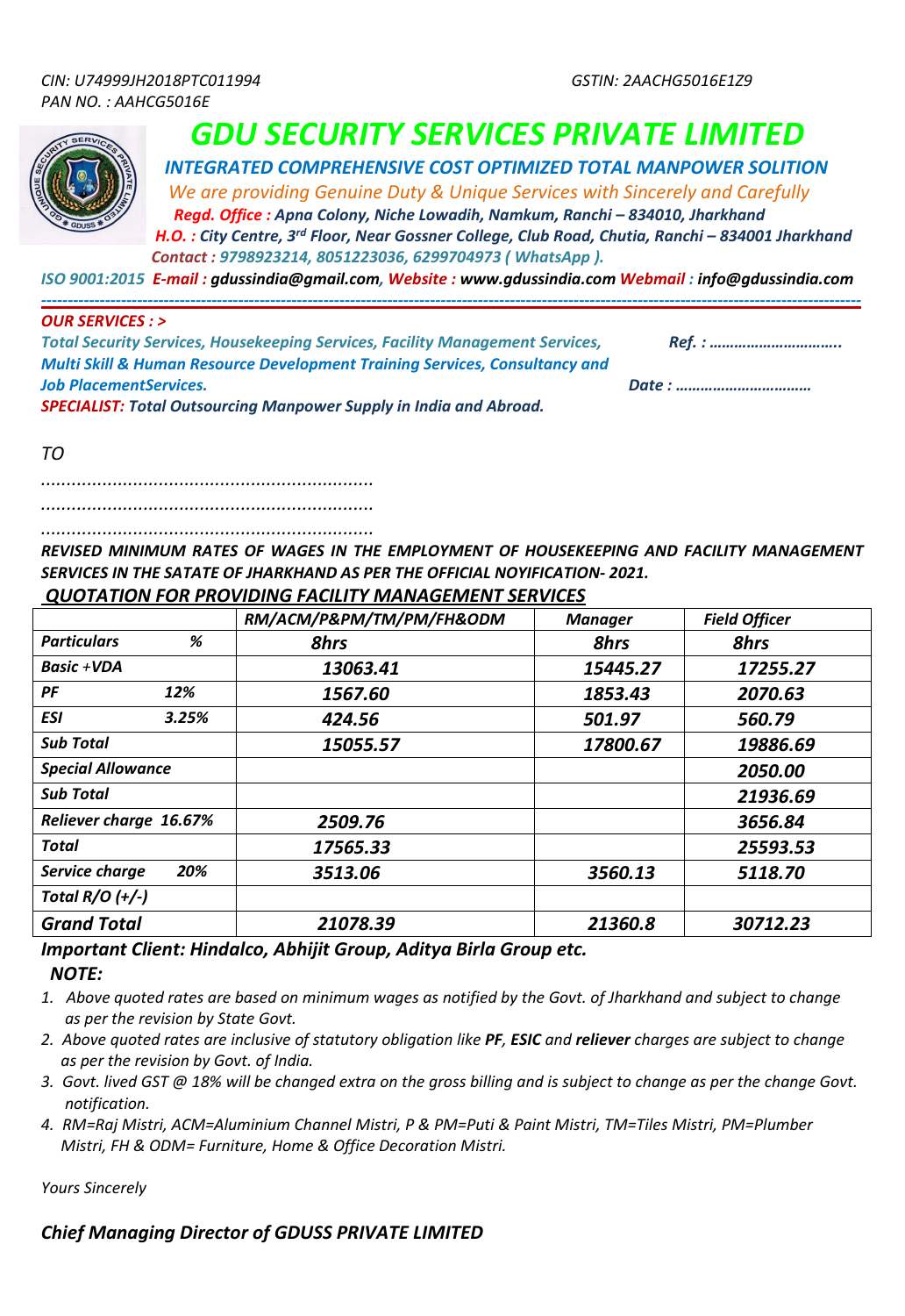*----------------------------------------------------------------------------------------------------------------------------------------------------------*



## *GDU SECURITY SERVICES PRIVATE LIMITED*

 *INTEGRATED COMPREHENSIVE COST OPTIMIZED TOTAL MANPOWER SOLITION*

 *We are providing Genuine Duty & Unique Services with Sincerely and Carefully Regd. Office : Apna Colony, Niche Lowadih, Namkum, Ranchi – 834010, Jharkhand*

 *H.O. : City Centre, 3rd Floor, Near Gossner College, Club Road, Chutia, Ranchi – 834001 Jharkhand Contact : 9798923214, 8051223036, 6299704973 ( WhatsApp ).*

*ISO 9001:2015 E-mail : gdussindia@gmail.com, Website : www.gdussindia.com Webmail : info@gdussindia.com*

### *OUR SERVICES : >*

| <b>Total Security Services, Housekeeping Services, Facility Management Services,</b>   | Ref. : |
|----------------------------------------------------------------------------------------|--------|
| <b>Multi Skill &amp; Human Resource Development Training Services, Consultancy and</b> |        |
| <b>Job PlacementServices.</b>                                                          | Date : |
| <b>SPECIALIST: Total Outsourcing Manpower Supply in India and Abroad.</b>              |        |

*TO*

*.................................................................*

*.................................................................* 

*.................................................................*

*REVISED MINIMUM RATES OF WAGES IN THE EMPLOYMENT OF SECURITY SERVICES IN THE STATE OF JHARKHAND AS PER OFFICIAL NOTIFICATION – 2021*

 *QUOTATION FORPROVIDING SECURITY SERVICES*

|                               | <b>Security</b><br>Guard | <b>Gun Man</b> | <b>Supervisor</b> | <b>Security Officer</b> | <b>Bouncer</b> |
|-------------------------------|--------------------------|----------------|-------------------|-------------------------|----------------|
| <b>Particulars</b>            | $SG - 8 hrs$             | $GM - 8hrs$    | $SS - 8hrs$       | $SO - 8hrs$             | $PBG - 8hrs$   |
| Basic + VDA                   | 8579.02                  | 11308.86       | 11308.86          | 1363.41                 | 13063.41       |
| PF<br>12%                     | 1029.48                  | 1357.06        | 1357.06           | 1567.60                 | 1567.60        |
| <b>ESI</b><br>3.25%           | 278.81                   | 367.53         | 367.53            | 424.56                  | 424.56         |
| <b>Sub Total</b>              | 9887.31                  | 13033.45       | 13033.45          | 15055.57                | 15055.57       |
| <b>Arms allowance</b>         |                          | 1800.00        |                   |                         |                |
| <b>Special allowance</b>      |                          |                | 1950.00           | 2050.00                 | 2450.00        |
| <b>Sub Total</b>              |                          | 14833.45       | 14983.45          | 17105.57                | 17505.57       |
| <b>Reliever charge 16.67%</b> | 1648.21                  | 2472.73        | 2497.74           | 2851.49                 | 2918.17        |
| Total                         | 11535.62                 | 17306.18       | 17481.19          | 19957.06                | 20423.74       |
| Service charge 15%            | 1730.34                  | 2595.9         | 2622.17           | 2993.55                 | 3063.56        |
| Total $R/O(+/-)$              |                          |                |                   |                         |                |
| <b>Grand Total</b>            | 13265.96                 | 19902.08       | 20103.36          | 22950.61                | 23487.3        |

*Important Client – Hindalco Mines, Abhijit Group, Aditya Birla Group etc. NOTE:*

*1. Above quoted rates are based on minimum wages as notified by the Govt. of Jharkhand and subject to change*

- *as per the revision by State Govt. 2. Above quoted rates are inclusive of statutory obligation like PF, ESIC, and reliever are subject to change as per the revision by Govt. of India*
- *3. Govt. lived GST @ 18% will be change extra on the gross billing and is subject to change as per the change Govt. notification.*

*4. SG –Security Guard, SS – Security Supervisor, SO – Security Officer, PPBG – Personal Body Guard* 

*Yours sincerely*

*Chief Managing Director of GDU SECURITY SERVICES PRIVATE LIMITED*